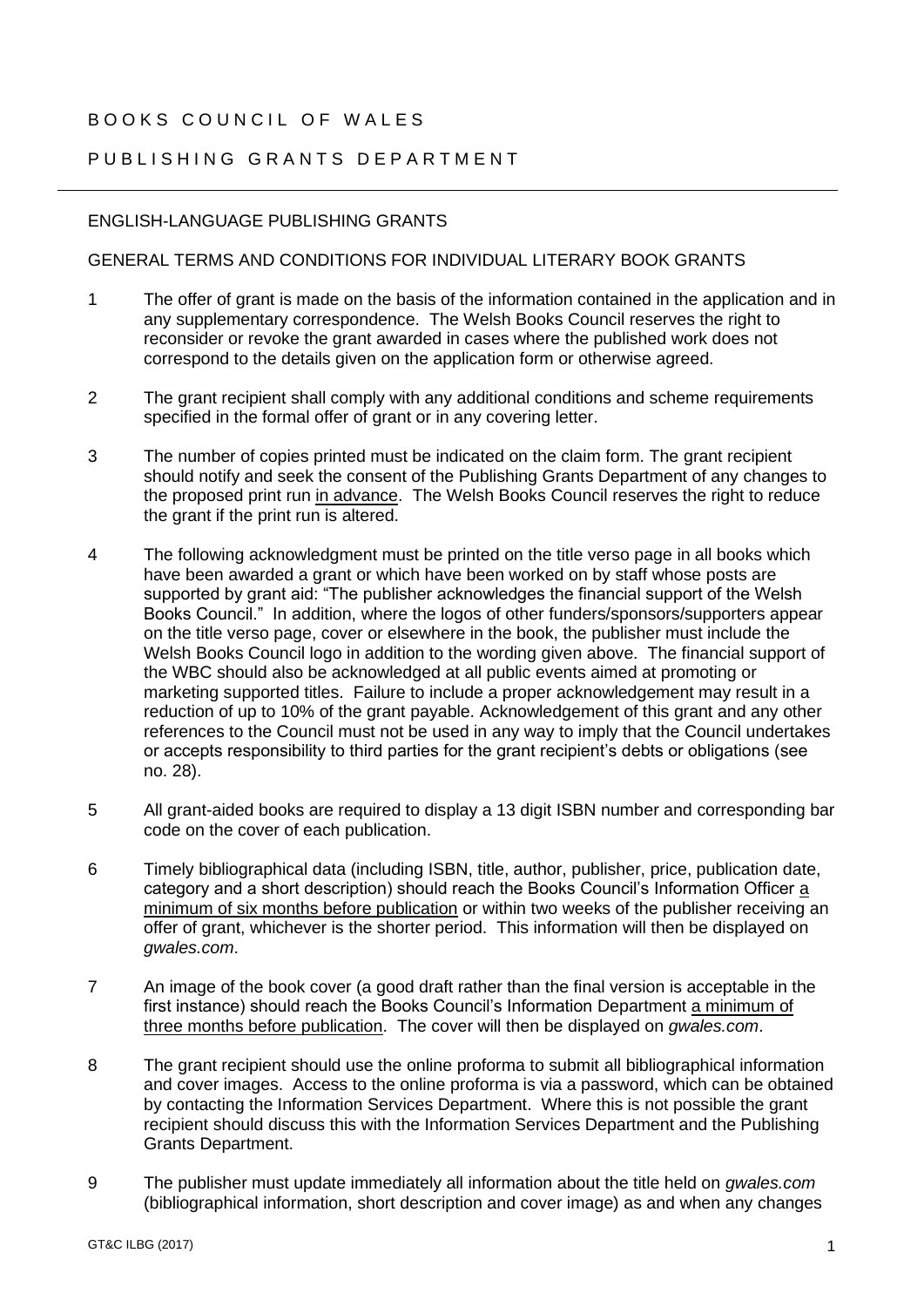occur before and after publication, until the book is out of print. The grant recipient should make any necessary changes via the online pro-forma (or as advised by the Information Services Department). Additional publisher information may be submitted electronically at the publisher's discretion, including a table of contents, author biography, quotations from reviews and details of prizes won.

- 10 In addition to managing the flow of accurate information to the book trade, the grant recipient should inform the Publishing Grants Department of any delays to the publishing date (or other particulars, e.g. change of title) in good time and a minimum of three months in advance of the original publication date. If the book is not published within three months of the publication date supplied to the Publishing Grants Department, the grant may be automatically revoked. Any grants that are unclaimed 12 months after the publication date noted on the form will be automatically cancelled.
- 11 Grant-aided books must not be published during December and no grant will be awarded to any title scheduled for publication in December. Copies of any November titles must reach the Welsh Books Council's Distribution Centre by the last Wednesday in November. Books published in December, or November titles which arrive at the Distribution Centre after this date, will be subject to a reduction of £200 in the grant payable.
- 12 In the case of reprints or new editions, the year of publication of the reprint or new edition must be displayed clearly.
- 13 The author must receive and sign a contract before the book is published and at the same time as the publisher commits to publish. Royalties must be paid regularly. Royalties or fees should conform to the usual trade practice, but the Books Council usually awards grants on the basis of a royalty of 10% of the cover price (gross) for books which receive Individual Literary Book Grant, a Literary Commission Grant or a book included in a Revenue Publishing Programme. However, where there is a discount to the trade in excess of 55% then the publisher may negotiate a different royalty for books sold at the higher discount (e.g. a percentage of net receipts). The author should receive a financial statement and payment if applicable at least once a year and the author's contract should state when such royalty statements and payments may be expected.
- 14 The publisher must complete a claim form and provide four complimentary copies of the published work to the Welsh Books Council when claiming the grant (alternatively the publisher may notify the Publishing Grants Department that the title is available at the Welsh Books Council's Distribution Centre and instruct them to take four complimentary copies from stock).
- 15 It is a condition that books funded under this scheme must be distributed within Wales by the Welsh Books Council's Distribution Centre. Publishers from outside Wales must, in addition to the actions in clause 14 above, send an agreed amount of copies to the Welsh Book's Council's Distribution Centre before payment of the grant can be released.
- 16 All non-printing publishers are required to retain invoices for the printing and binding work undertaken. The Welsh Books Council reserves the right to request these or any other relevant evidence of expenditure. Publishers are also required to seek a minimum of three quotes to establish the most competitive prices for typesetting and printing at least every 3 years, although more frequent comparisons are recommended.
- 17 Printer-publishers should keep a record of the prices charged in-house for printing books and these should reflect the prices charged to other customers for similar services. The WBC reserves the right to request these or any other relevant evidence of expenditure.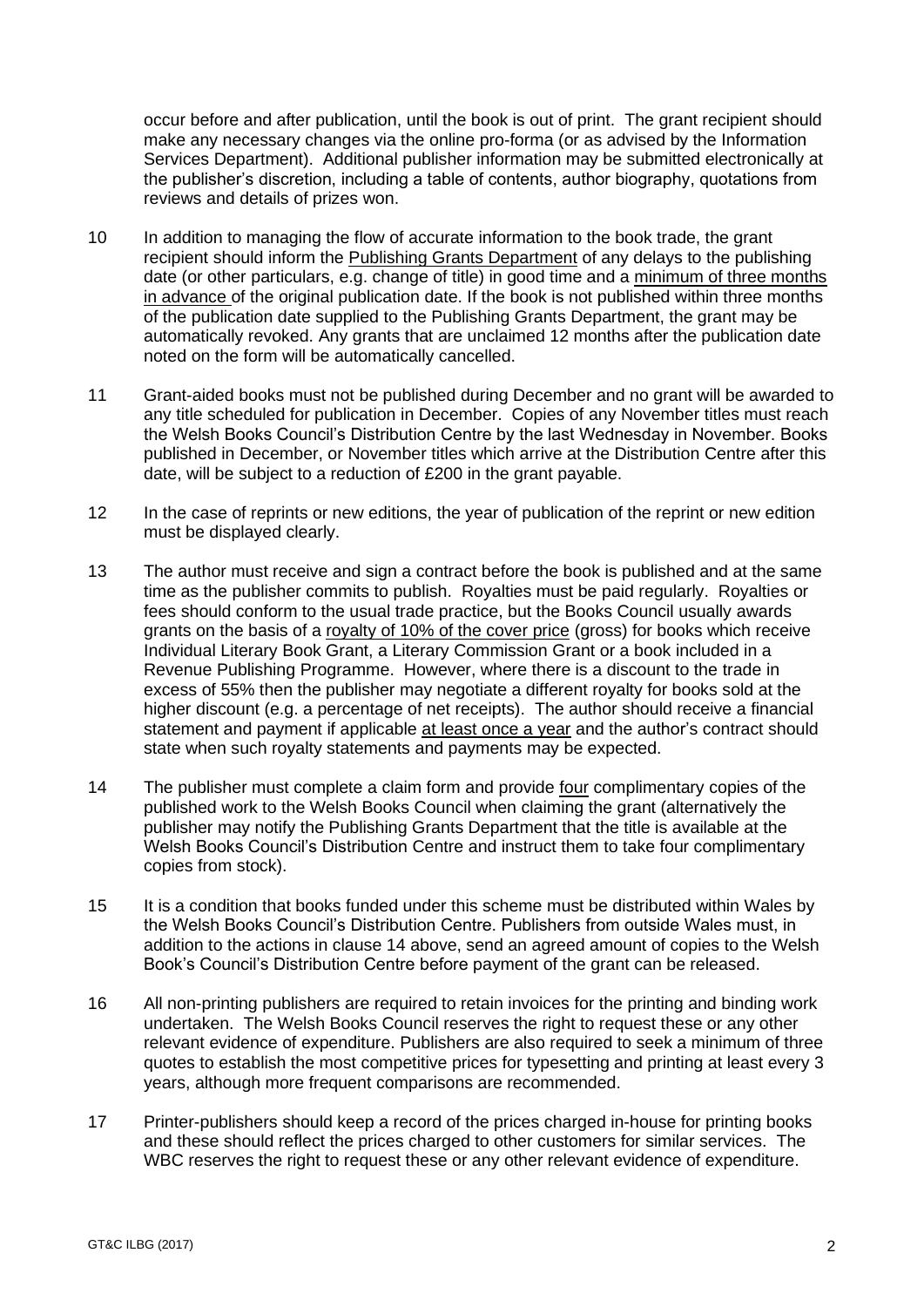- 18 In the case of any grant-aided book, the Books Council should be informed of any financial support received towards the publication of the book from any source other than the Welsh Books Council.
- 19 The standard of the editing work undertaken and the book's general quality of design and production will be taken into consideration in determining the grant offered and the final grant paid. In cases where the editing or the general design or production is deemed to be substandard, the grant may be reduced. Such substandard editing, design or production may also be taken into account when considering future grants.
- 20 All books which are in receipt of a grant are required to be available through the Welsh Books Council's Distribution Centre on the Books Council's terms (usually a minimum order of 60 copies of each title, but often higher, on a sale or return basis so that they can be made available to retailers on the usual commercial terms).
- 21 It is a condition that grant-aided books are delivered to the Books Council's Distribution Centre before or at the same time as they are available by other means to any distributor or retailer, or are available at a launch or other event. The publisher is responsible for the carriage and timely delivery of books.
- 22 If a book is available in both English and Welsh versions, and one of those versions has received grant support, then both versions must be available through the Distribution Centre in accordance with the terms specified in conditions 19 and 20.
- 23 If a publisher receives core funding from the Books Council, e.g. support for posts, then it is a condition of that funding that all titles published by the publisher, whether in receipt of individual grant-aid or not, must be continuously available through the Books Council's Distribution Centre.
- 24 All grant-aided books should be in print and continuously available in the Books Council's Distribution Centre for at least one year after publication. In the event that sale of rights is secured within the initial twelve months after publication that a grant-supported title must be kept in print, the publisher should seek approval and guidance from the Books Council's Grants Department, or face the possibility of having to repay a portion of grant.If a book is unavailable or out of stock during the first year of publication, the Books Council may claim a refund of grant of £1,000 per title. International co-editions and seasonal books, for instance some books published for Christmas, are excepted. Care must be taken that availability is not affected by, for instance, problems with binding, or inadequate print runs. It is the publisher's responsibility to ensure that books reach the Distribution Centre in good time to meet this condition.
- 25 In the case of grant-aided books, the selling price should not be substantially reduced (as in a half-price sale) for a period of eighteen months after publication. (This does not prevent publishers from having 'special offers' or other price reductions which are part of promotional strategies.)
- 26 The UK rights of grant-aided titles must not be sold without the prior agreement of the Books Council within the first two years of publication.
- 27 All grant recipients are required to provide sales figures for all titles for a period of up to two years from the publication date. The Books Council will request such figures as necessary. The Books Council reserves the right to request other, reasonable information about the performance of a grant-aided book in the course of evaluating the effectiveness of grant-aid and monitoring value for money.